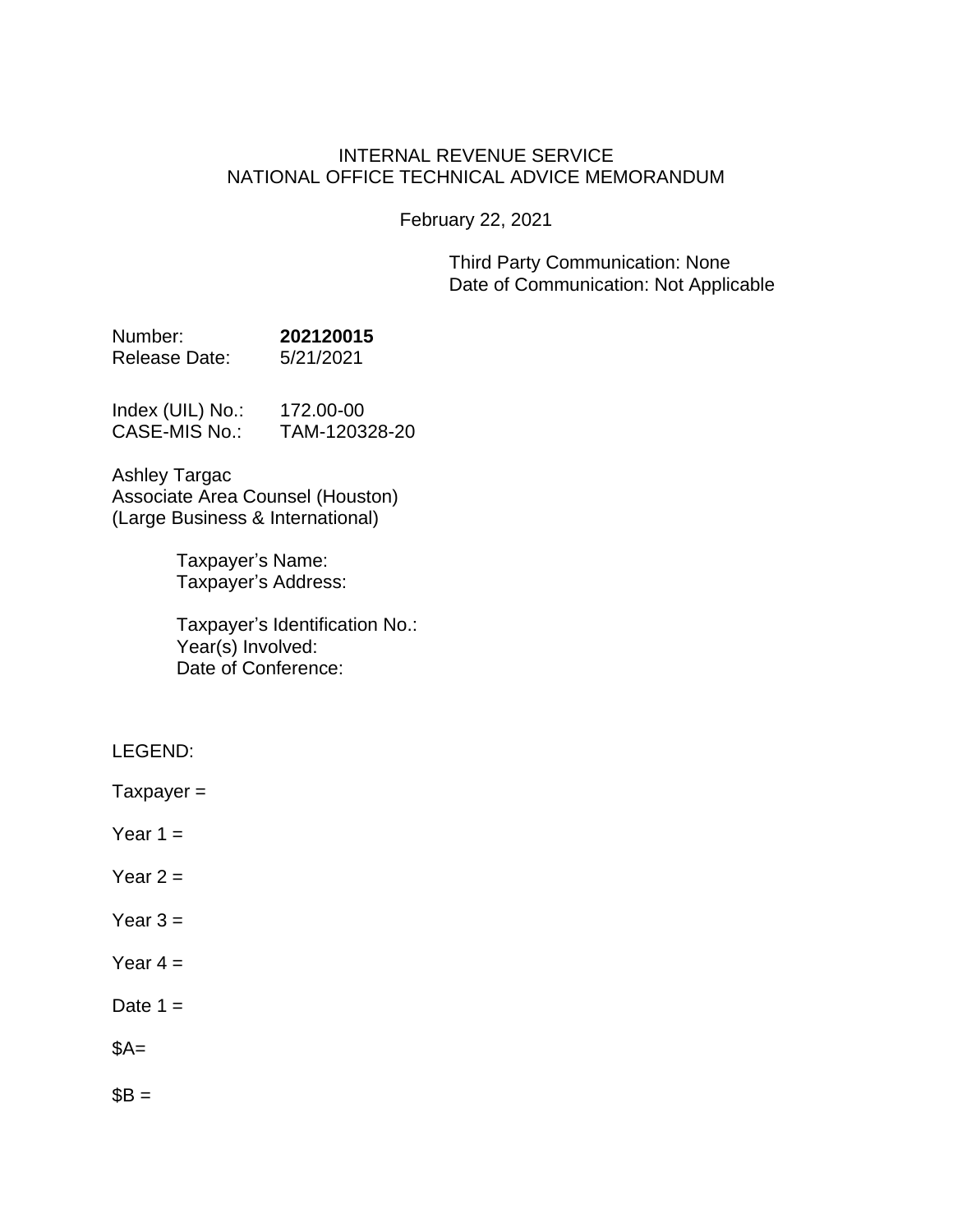$SC =$ 

ISSUE:

May a taxpayer who has elected to waive its right to carryback the entire net operating loss under section 172(b)(3) of the Internal Revenue Code and section 1.1502- 21(b)(3)(i) of the Income Tax Regulations still carryback specified liability losses not composed of product liability losses 10 years under section 172(b)(1)(C) in light of section 1.172-13, which permits a taxpayer to carryback product liability losses, a component of SLLs, despite having elected to waive its right to carryback such losses?<sup>1</sup>

## CONCLUSION:

A taxpayer who has elected to waive its right to carryback the entire net operating loss under section 172(b)(3) and section 1.1502-21(b)(3)(i) may not make a separate election to carryback specified liability losses not composed of product liability losses 10 years under section 172(b)(1)(C).

## FACTS:

Taxpayer is the parent of an affiliated group that files a consolidated federal income tax return. In both Year 3 and Year 4, Taxpayer incurred consolidated net operating losses ("CNOLs") of approximately \$A each year. Taxpayer made valid section 172(b)(3) elections pursuant to section 1.1502-21(b)(3)(i) of the Income Tax Regulations to waive its CNOL carrybacks for Year 3 and Year 4 on its federal income tax returns for those tax years.

Taxpayer subsequently discovered that it had specified liability losses (SLLs), including deferred statutory losses (defined below), for Year 3 and Year 4 in the approximate amounts of \$B and \$C, respectively. On Date 1, Taxpayer timely filed a Form 1120-X for Year 1 and Year 2 to carryback its SLLs back 10 years to Year 1 and Year 2, resulting in refund claims for those years. In the explanation of the claim, Taxpayer stated that it intended only to waive the general two-year carryback for NOLs provided by section 172(b)(1)(A), but not the 10-year carryback period for SLLs provided by section  $172(b)(1)(C)$ .

#### LAW:

Section 172(a) of the Internal Revenue Code (Code) provides that a deduction shall be allowed for the taxable year in an amount equal to the aggregate of the net operating loss carryovers to such year, plus the net operating loss carrybacks to such year.

<sup>&</sup>lt;sup>1</sup> All references to the Internal Revenue Code are to the Internal Revenue Code as in effect for the tax years at issue,<br>and all references to the Regulations are to the Treasury, , and all references to the Regulations are to the Treasury Regulations as in effect for the same years.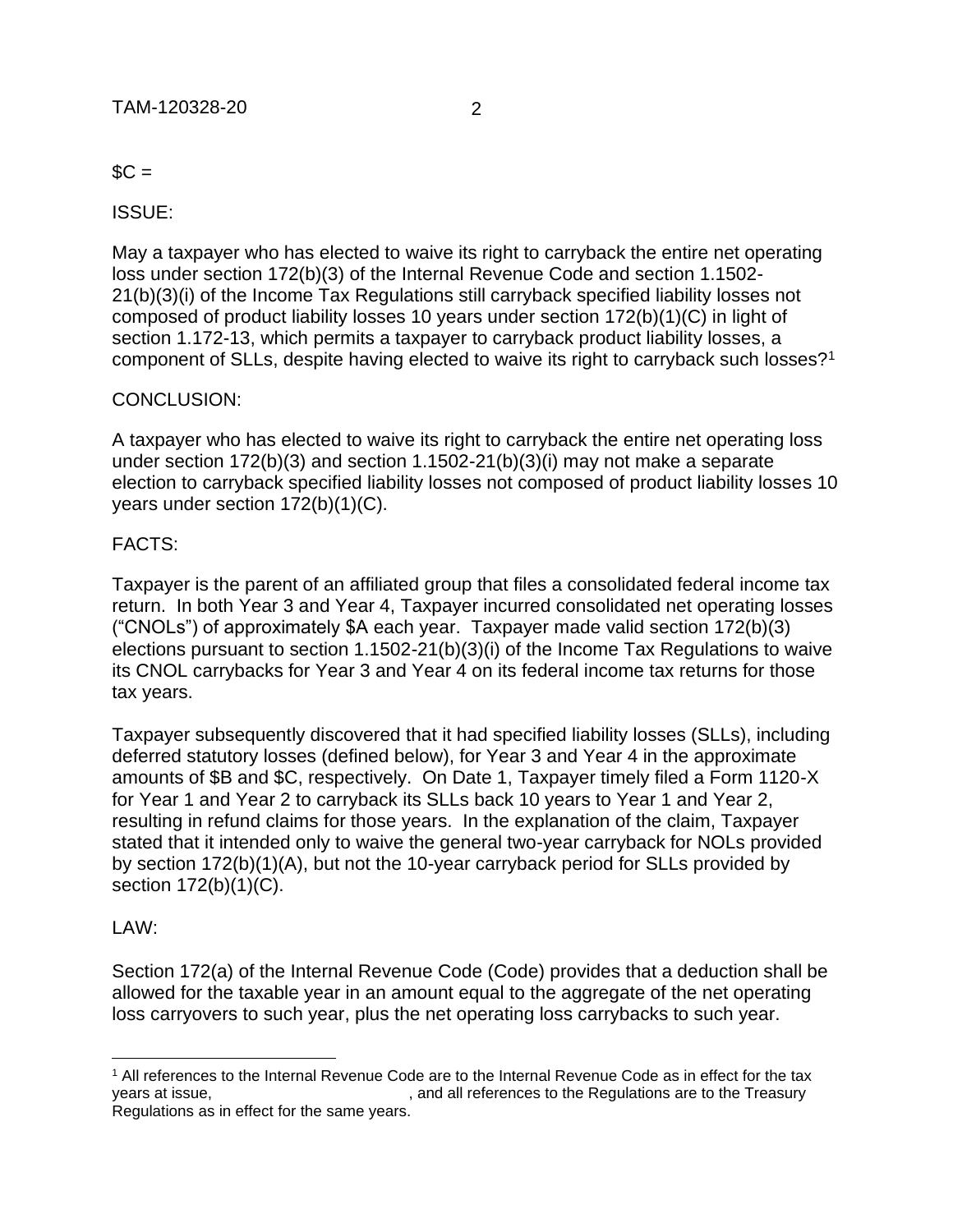Section 172(b)(1)(A) of the Code provides that a net operating loss shall be carried back to each of the 2 taxable years preceding the taxable year of such loss, and shall be carried forward to each of the 20 taxable years following the taxable year of the loss.

Section 172(b)(1)(C) of the Code provides that in the case of a taxpayer with a specified liability loss, the specified liability loss shall be a net operating loss carryback to each of the 10 taxable years preceding the taxable year of such loss.

Section 172(b)(3) of the Code provides that a taxpayer entitled to a carryback period under section 172(b)(1) may elect to relinquish the entire carryback period with respect to a net operating loss for any taxable year in a manner provided by the Secretary by the due date of the return (including extensions), and that once made, shall be irrevocable for that year.

Section 172(c) of the Code provides that the term "net operating loss" means the excess of the deductions allowed by this chapter over the gross income, computed with the modifications specified in section 172(d).

Section 172(f)(1) of the Code provides that a specified liability loss generally means the sum of the following amounts to the extent taken into account in computing the NOL for the taxable year: (a) any amount allowable as a deduction under section 162 or section 165 which is attributable to product liability or expenses incurred in the investigation of or settlement of, or opposition to, claims against the taxpayer on account of product liability (also the definition of a product liability loss) and (b) any amount allowable as a deduction which is in satisfaction of five specified liabilities imposed under a Federal or State law (deferred statutory loss) if the act (or failure to act) giving rise to such liability occurs at least 3 years before the beginning of the taxable year.

Section 172(f)(6) of the Code provides that any taxpayer entitled to a 10-year carryback under subsection (b)(1)(C) for SLLs from any loss year may elect to have the carryback period with respect to such loss year determined without regard to subsection (b)(1)(C). The election shall be made in a manner provided by the Secretary by the due date of the return (including extensions), and that once made, shall be irrevocable for that year.

The special carryback rule for product liability losses (PLLs) was added to the Code by the Revenue Act of 1978, Pub. L. No. 95-600, and was effective for tax years beginning after September 30, 1979. The special carryback rule for deferred statutory or tort liability losses was added to the Code by the Tax Reform Act of 1984, Pub. L. No. 98-369, and was effective for taxable years beginning after 1983.

Section 11811(b) of the Revenue Reconciliation Act of 1990 (1990 RRA), Pub. L. No. 101-508, combined pre-1990 RRA section 172(j) (relating to product liability losses) with pre-1990 RRA section 172(k) (relating to deferred statutory or tort liability losses) into current section 172(f), which provides rules relating to specified liability losses. Tort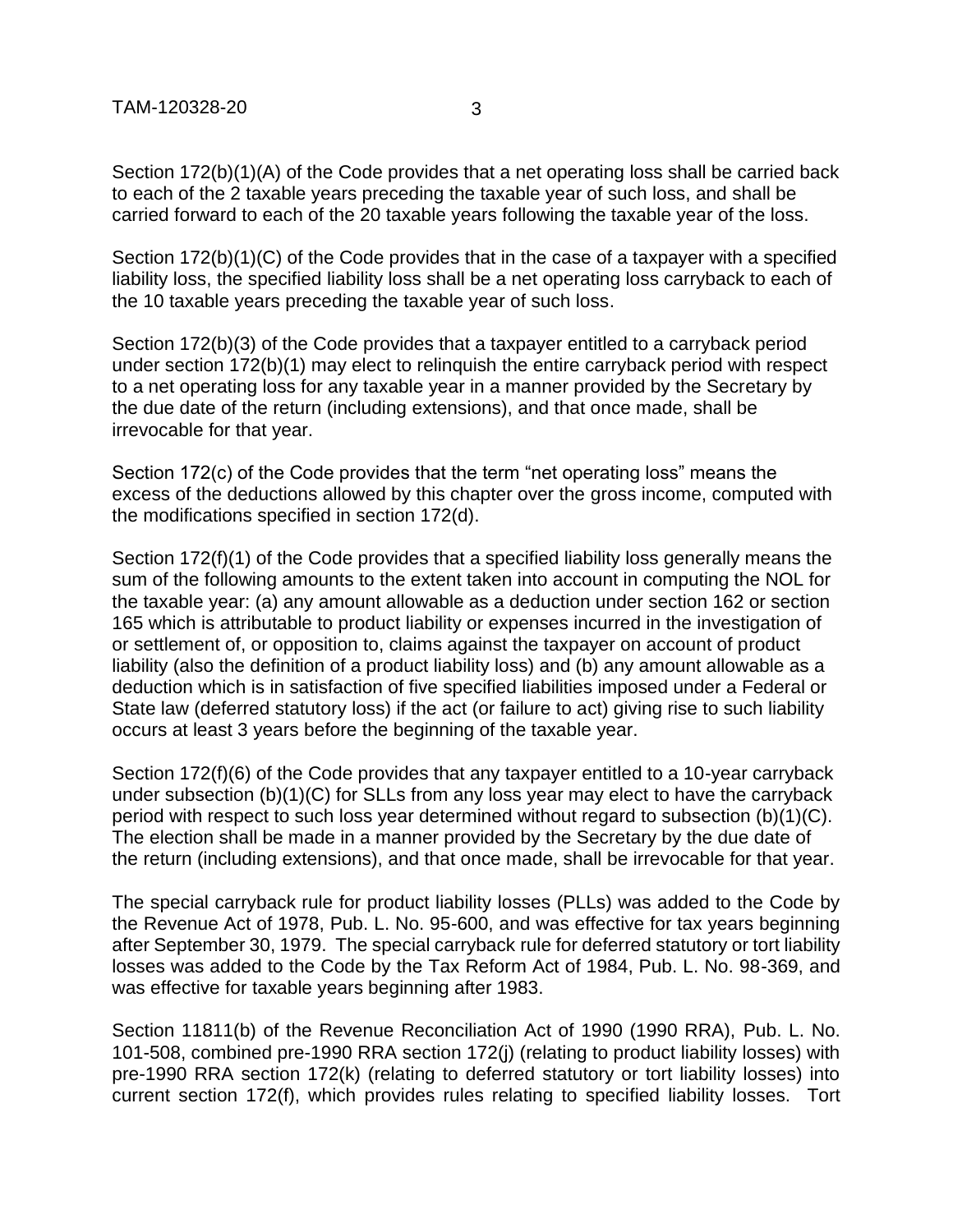TAM-120328-20 4

liability losses were removed from section 172(f) of the Code in the Omnibus Consolidated and Emergency Supplemental Appropriations Act of 1999, Pub. L. No. 105- 277 and was effective for taxable years ending after October 12, 1998.

Section 1.172-13 of the Income Tax Regulations (Regulations), which was proposed on March 25, 1983, provides guidance with respect to the carryback of product liability losses. Section 1.172-13 was finalized on August 26, 1986, prior to the time that the 1990 RRA adopted the term "specified liability losses" for both product liability losses and deferred statutory or tort liability losses.

Section 1.172-13(c)(4) of the Regulations provides that if a taxpayer sustains during the taxable year both a net operating loss not attributable to product liability and a product liability loss, an election pursuant to section 172(b)(3)(C) (relating to election to relinquish the entire carryback period) does not preclude the product liability loss from being carried back 10 years under section 172(b)(1)(l) and paragraph (a)(1) of this section.

Section 1.1502-21(b)(3)(i) of the Regulations provides that a consolidated group may make an irrevocable election under section 172(b)(3) to relinquish the entire carryback period with respect to a CNOL for any consolidated return year. Except as otherwise provided, the election may not be made separately for any member, and must be made in a separate statement entitled "This is an election under section 1.1502–21(b)(3)(i) to waive the entire carryback period pursuant to section 172(b)(3) for the [insert consolidated return year] CNOLs of the consolidated group of which [insert name and employer identification number of common parent] is the common parent."

#### ANALYSIS:

Taxpayer makes several arguments in support of allowing Taxpayer to carryback its deferred statutory losses despite the otherwise effective election it made. First, Taxpayer argues that the IRS cannot administer section 172's carryback waiver provision inconsistently by allowing a carryback of PLLs, a component of SLLs, under section 1.172-13(c)(4) of the Regulations despite the waiver but not allowing a carryback of other components of SLLs because of the waiver. According to Taxpayer, section 1.172-13(c)(4) remains an authoritative regulatory interpretation of the relevant statutory language that should be applied to all NOL categories. However, section 1.172- 13 by its terms only applies to PLLs, not SLLs. No statutory or other binding authority exists to expansively apply the regulatory exception to carryback periods for loss types not mentioned in the regulation such as the 10-year carryback period provided by section 172(b)(1)(C) for specified liability losses which include the deferred statutory losses at issue.

Second, in its initial TAM request, Taxpayer argued that the legislative reenactment doctrine applies to allow it to carryback its SLLs despite its filed waiver. At Taxpayer's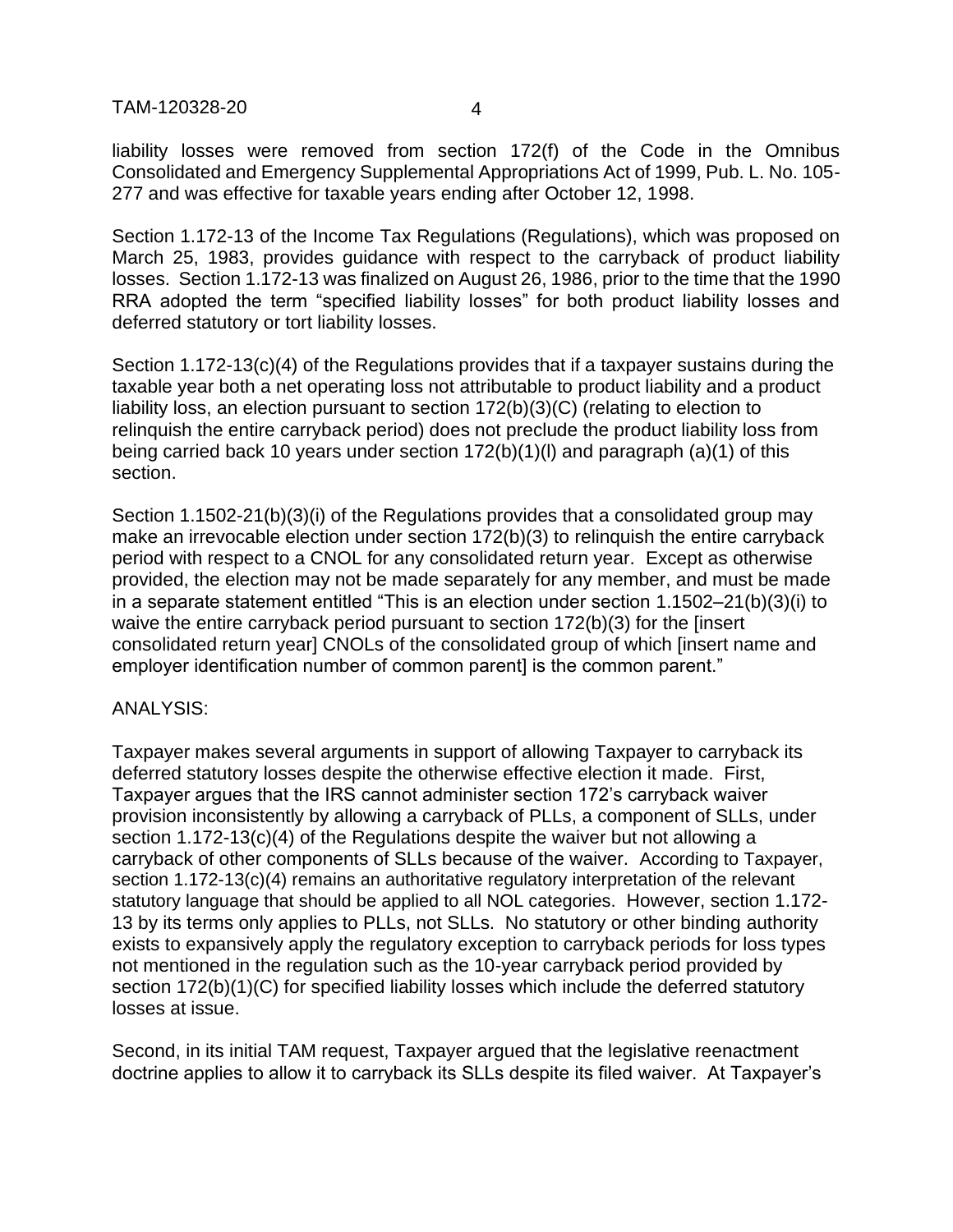conference of right, the taxpayer withdrew its argument that the legislative reenactment doctrine applies to this case.

Third, Taxpayer argues that the Code also contains provisions that support an interpretation under which each carryback period described in section 172 may be waived independently under section 172(b)(3). Taxpayer cites section 172(f)(6), which permits a taxpayer to elect to waive the 10-year carryback period for SLLs in favor of the applicable two-year general carryback period of section 172(b)(1)(A)(i). Taxpayer argues that because the Code provides for a separate waiver of the 10-year carryback period in section 172(f)(6) that Congress intended separate waivers for each carryback period under section 172(b)(3) as well. However, while Congress did provide for a separate waiver to subsume the 10-year carryback period for SLLs into the general 2 year carryback period in section 172(f)(6), it did not provide taxpayers with the right to waive each individual carryback period separately and completely in section 172(b)(3). Congress could have so provided but did not do so. Each Code provision must be interpreted by its terms.

Finally, Taxpayer argues that the Supreme Court has ruled the agencies cannot inconsistently apply interpretations to different or new categories governed by a specific law, and thus must apply the regulation exception in section 1.172-13(c)(4) of the Regulations not only to PLLs but also to deferred statutory losses. In Clark v. Martinez, 543 U.S. 371 (2005), the Court considered the government's authority to detain aliens pending deportation. In general, such authority was limited to a period of 90 days, but the statute provided for discretionary extension of the detention period beyond 90 days. The statutory text that granted this discretion applied, without express differentiation, to three separate statutory categories of aliens. The Supreme Court had previously interpreted this text to limit the government's discretion to detain an alien who fell within one of the three enumerated categories. Based on plausible policy considerations, the government argued that the previously established limitation should not apply to the other categories of aliens to which the same authorizing text applied. The Court disagreed, stating that the operative language of the relevant section, "'may be detained beyond the removal period,' applies without differentiation to all three categories of aliens that are its subject" and that "[t]o give these same words a different meaning for each category would be to invent a statute rather than interpret one." Id. at 378. Taxpayer argues that when the same text applies without differentiation to several enumerated statutory categories, the same interpretation of the text must apply to all such categories. In other words, since section 1.172-13(c)(4) applies to PLLs, a subcategory of SLLs, Clark requires that the regulation also apply to the other enumerated SLL categories, including the deferred statutory losses at issue in this case. However, the discretionary authority in Clark existed in the statute itself. Section 172(b)(3) contains no such discretionary authority. The holding in Clark does not apply to a regulatory exception.

Taxpayer also argues that the same conclusion can be drawn from the Supreme Court's ruling in United Dominion Industries v. United States, 532 U.S. 822 (2001). In United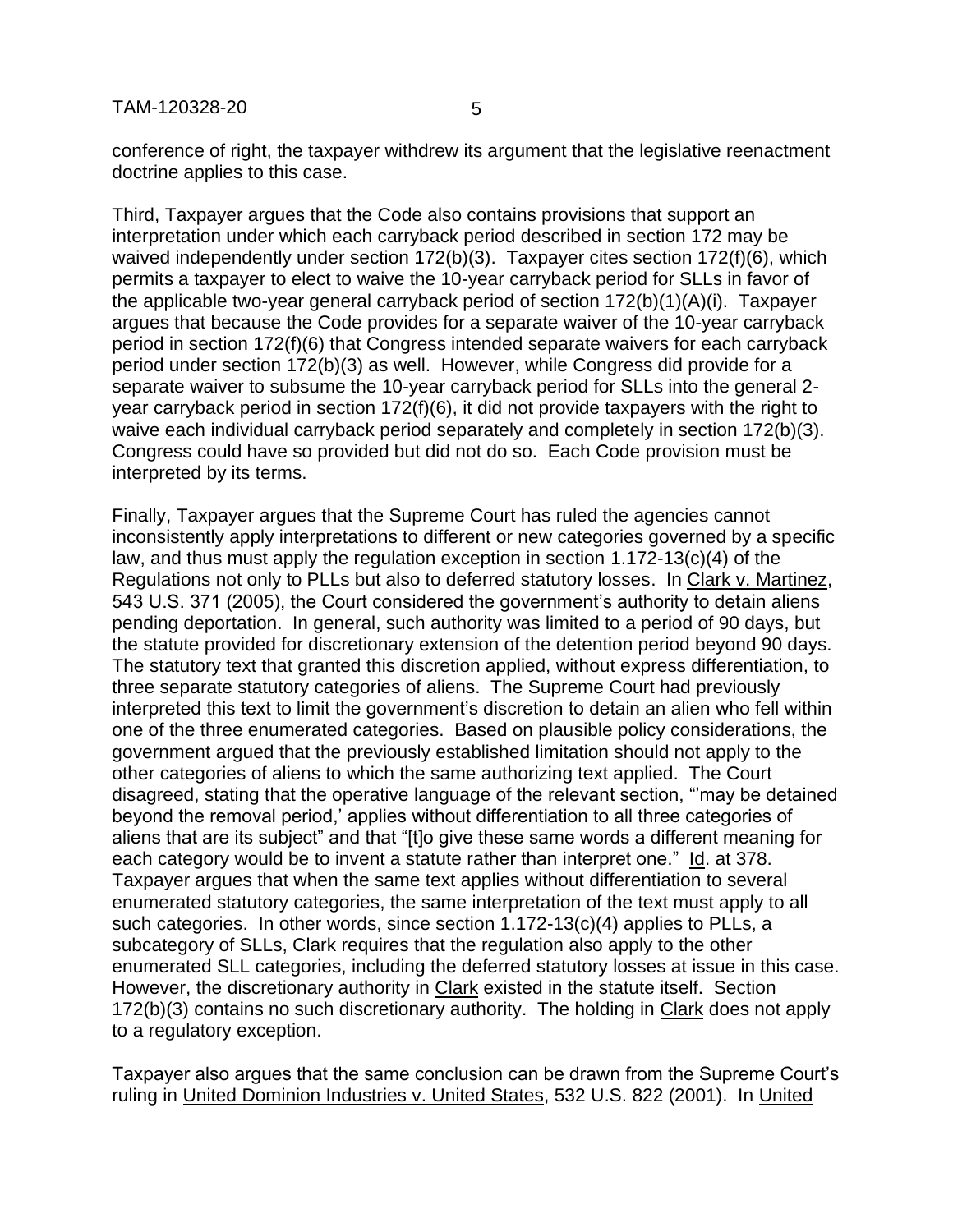Dominion, the issue was whether a single entity or separate member approach was the proper method of calculating consolidated PLLs, and thus whether consolidated PLLs could be carried back to include the product liability expenses of even those group members having positive separate taxable income. The regulation that enumerated the items computed on a consolidated single member basis, section 1.1502-12, included net operating losses, but the regulation was adopted before the Code was amended to provide a 10-year carryback for PLLs and thus excluded product liability expenses in the list of enumerated items. The Court of Appeals found significance in the omission of product liability expenses from the relevant regulation. The Supreme Court disagreed, concluding that the omission had no significance and occurred simply because the regulation was promulgated before PLLs were added as a component category of NOLs.

Taxpayer argued that United Dominion requires the interpretative logic of an existing regulation to apply to relevant categories added to the Code after the regulation's issuance. Taxpayer implies that even though the IRS failed to update section 1.172-13 of the Regulations to cover SLLs, not just PLLs, the failure was probably due to inattentiveness, and thus the logic of the regulation must apply to the subsequently added SLL category of deferred statutory losses. This argument seems to be in support of Taxpayer's original argument that the legislative reenactment doctrine applies to allow it to carryback its SLLs despite its filed waiver. Under the doctrine of legislative reenactment, administrative pronouncements are deemed to receive congressional approval whenever Congress reenacts an interpreted statute without substantial change. Lorillard, Div. of Loew's Theatres, Inc. v. Pons, 434 U.S. 575 (1978); Helvering v. R.J. Reynolds Tobacco Co., 306 U.S. 110 (1939). After the promulgation of section 1.172-13(c)(4) in 1986, Congress made many changes to the statute in 1990, including the creation of the SLL category at issue in this case. The doctrine does not apply when such substantial, relevant changes are made to the interpreted statute. The legislative reenactment doctrine does not entail expansive reinterpretations or additions to the text of regulations, such as expanding the regulatory exception under section 1.172-13(c)(4) from PLLs to SLLs. The doctrine is inapplicable to this case.

The field argues, and this office agrees, that a taxpayer which makes an election under section 172(b)(3) to waive the entire carryback period for a taxable year may not carry back any portion of the taxpayer's NOL not attributable to PLLs, including any portion of the NOL that is attributable to a SLL not composed of PLLs. Section 172(c) defines a NOL as encompassing all allowable deductions for the taxable year, including deductions that generate SLLs, and thus only one NOL exists in any given taxable year. When a taxpayer elects to relinquish the entire carryback period with respect to an NOL pursuant to section 172(b)(3), the election by its terms applies to the entire NOL for the taxable year and includes all carryback periods (except the 10 year carryback period for PLLs pursuant to section 1.172-13(c)(4) of the Regulations). Section 1.1502-21(b)(3)(i), which prescribes the mechanism for filing a waiver, does not require the taxpayer to specify which carryback period it is waiving because the language of section 172(b)(3) states that it is waiving the entire carryback period. Section 172(b)(3) thus does not